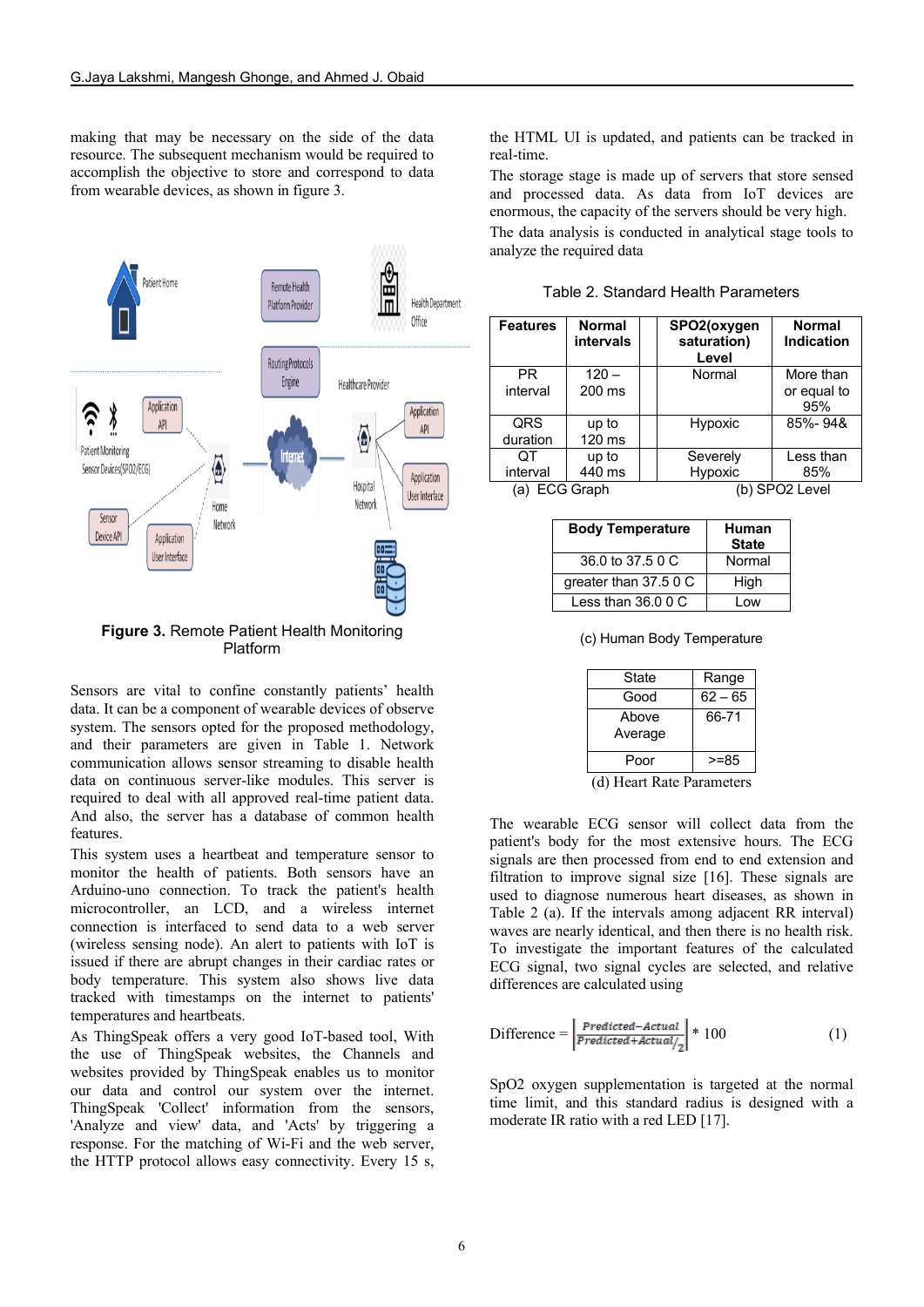$SPO<sub>2</sub> = constant1$  \* (AverageRadius)<sup>2</sup> + constant1 \*  $(AverageRadius) + constant3$  (2)

The temperature sensor is connected to the spot of the body to make certain the correct temperature. The data is collected at a phase interval of time furthermore sent to the smartphone or web application to perform data analysis. Moreover, send real-time data to the definite cloud application over a GPRS/Wi-Fi backbone.

 A real-time monitoring system that examines the material of the human body. The bedside sensors constantly monitor the flow of patient data,i.e. Heart Rate (HR), Blood Pressure (BP), Oxygen level confinement to the server for testing. This can help immediately transfer and identify an emergency with the onset of referrals with health care workers and resources to start effective and prompt treatment. This health care arrangement minimizes the choice of individual errors, a barrier to transmission, and helps the health professional to provide more time for testing with specific definitions.

## 3.1 Wireless Technologies

Progress in technology made it potential for wireless sensors to determine and broadcast physiological data from patients to a control area for monitoring in addition to recording.ZigBee and GPRS can be used to maintain continuous signal monitoring in the incidence of the patient [18]. All data output from health devices is transferred within a wireless personal area network to the GPRS gateway. Then, the gateway broadcasts signal data to the healthcare hub for further study. The wireless data broadcast devices accept both RS232 and USB as a crossing point corresponding with different health devices. Healthcare sensor shield V2.0 (HSS) continuously acquires signals from health sensors like ECG Signal, SPO2, and temperature. All of the imperative sign dimensions will be the noninvasive measurement. Data acquisition, storage, and processing unit is the heart of the remote patient monitoring system that coordinates, organizes, and sustains all the modules' correct processes and statements. In addition, it installs computers and displays the routes of forced signals obtained to conclude whether their specific values exceed the pre-determined obligation or not. This unit links with the remote server and broadcasts the test results and raw data through the communication systems. It also retains the effects of fractures and untreated details to clear memory [19]. The standard technologies involved are:

1.EEE 802.15.1 / Bluetooth to broadcast voice as well as data

- 2. Wibree (Ultra Low Power Bluetooth) for low broadcast power and low down symbol rate
- 3. IEEE 802.15.3 / UWB to facilitate high-speed transmissions with low down power utilization
- 4. IEEE 802.15.4 / Zigbee provides a low down latency to send effortless forms of certain QoS.



As IoT, Cloud computing also facilitates endeavours to scale up the communications based on their requirements, exclusive of setting up further hardware and infrastructure (figure 4). There are numerous cloud services as well as platforms that cooperate dissimilar roles in the IoT system. Cloud services facilitate IoT remote device lifecycle supervision that plays a vital job in allowing a 360-degree data analysis of the mechanical infrastructure. Definite cloud providers recommend several IoT device lifecycle tools to alleviate the revise and setup of firmware and software over the air (FOTA).

Platform-as-a-Service (PaaS) is facilitated by hosting web applications plus software solutions, building implicit data centers for large-scale endeavours, and conducting data mining with analysis in most cloud-based platforms, as shown in table 3.

| <b>Cloud Computing Method</b><br>for Patient Remote<br><b>Monitors</b> |               | <b>Benefits</b>       |
|------------------------------------------------------------------------|---------------|-----------------------|
| PaaS                                                                   | Storage       | Convenience           |
|                                                                        | Computation   | Ease of Use           |
|                                                                        | Analytics     | Compliance & Security |
|                                                                        | Visulaization | <b>Branding</b>       |

Table 3. Benefits of PaaS in Cloud-Based Patient Remote Monitoring System

Biological information acquired on a biosensor is sent to medical care staff and family members through the dedicated cloud. With the gateway devices mount at diverse locations inside and external patients wear the facility and biosensors, they may be supervised remotely when potentially impending a dangerous area or an

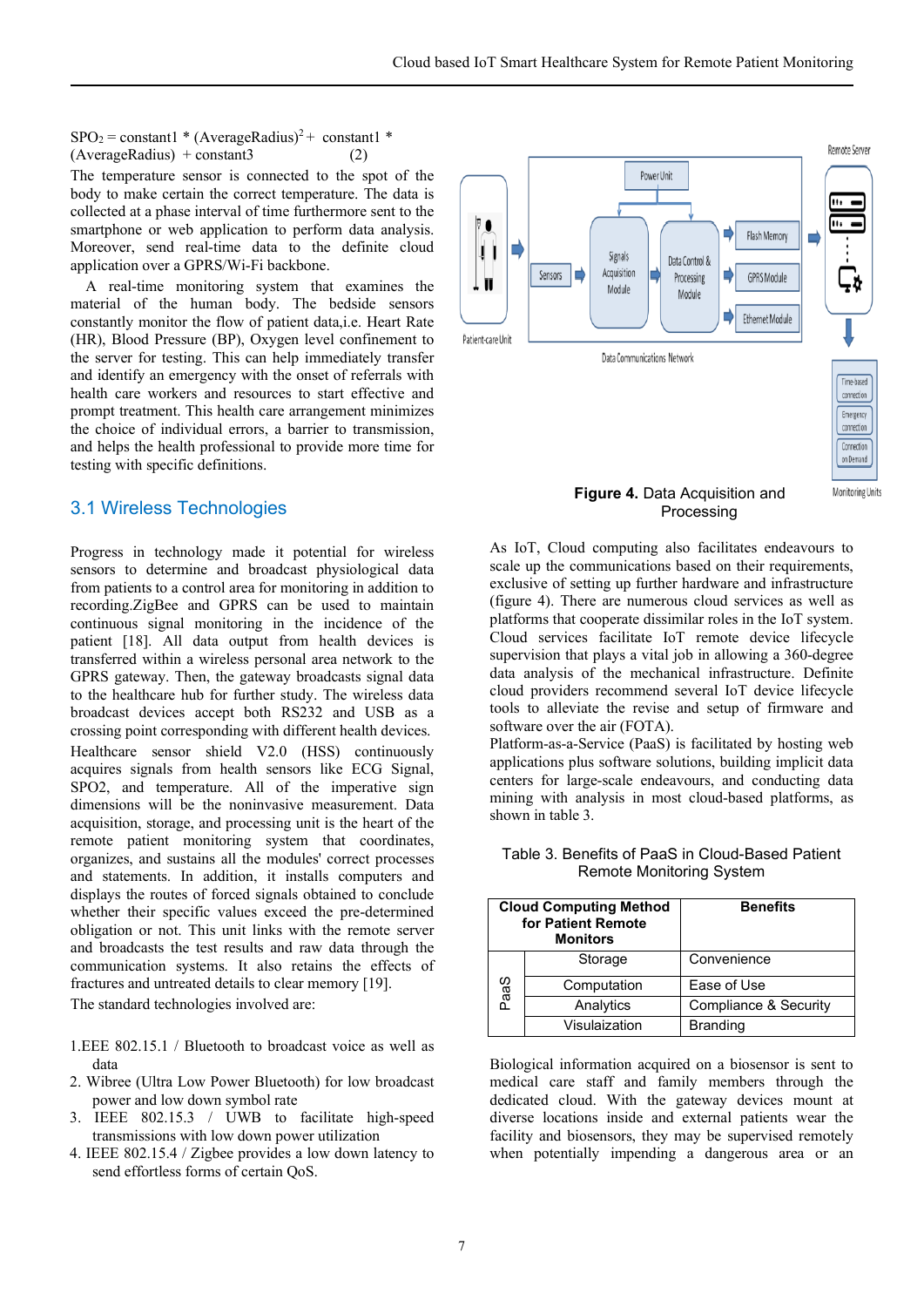unusual pulse. It helps not only develop patient safety but decreases the workload of medical care staff.

## **4. Conclusion and Future Work**

Digital wearable devices have made it promising for patients to self-analyze problems long sooner than they become critical cases that need emergency concern. However, self-diagnosis can be hazardous, and it is preferable to have doctors' observation remote sensor data and make a diagnosis before a hospital or hospital admission. The necessities for Remote patient monitoring are a real-time examination of streaming data from patient health sensors and to aid in examining patient data to ensemble the requirements of patient trials or rigid needs. The proposed method intends to provide the potential for both categories using IoT Cloud Architecture. Various medical devices, sensors, and analytical and imaging devices can be observed as smart things comprising a foundation division of IoT. This resolution can be visualized to present diagnosis and medication remotely by the healthcare experts.

Depending on sensor availability or biomedical trend evolution, more parameters can be sensed and monitored, which dramatically improves the performance of the wireless biomedical monitoring system. An LCD graph shows a rate graph over time for changes in health parameters. The entire health surveillance system we have built-in can be integrated into a small, compact unit as small as a cell phone or a wristwatch. This helps the patients to carry this device easily anywhere.

## **References**

- [1] Yang. (2018).Open knowledge accessing method in IoTbased hospital information system for medical record enrichment, IEEE Access, 6, pp. 15202-15211, IEEE
- [2] Maitra, S.Yelamarthi.(2019). Rapidly Deployable IoT Architecture with Data Security: Implementation and Experimental Evaluation. Sensors, 19, 2484. <https://doi.org/10.3390/s19112484>
- [3] Christos Stergiou, Kostas E. Psannis, Byung-Gyu Kim, Brij Gupta. (2018).Secure integration of IoT and Cloud Computing,Future Generation Computer Systems,Volume 78, Part 3,Pages 964-975,ISSN 0167- 739X,https://doi.org/10.1016/j.future.2016.11.031.
- [4] Behrouz Pourghebleh and Nima Jafari Navimipour.(2017). Data aggregation mechanisms in the internet of things. J. Netw. Comput. Appl. 97, C, 23–34. DOI:https://doi.org/10.1016/j.jnca.2017.08.006
- [5] Sullivan,H.T.Sahasrabudhe.(2017). Envisioninginclusive futures: technology-based assistive sensory and action substitution. Futur. J. 87, 140–148.
- [6] Gulraiz J. Joyia, Rao M. Liaqat, Aftab Farooq, and SaadRehman.(2017).Internet of Medical Things (IOMT): Applications, Benefits and Future Challenges in Healthcare Domain, Journal of CommunicationsVol. 12,  $No. 4$
- [7] P. Rizwan, K. Suresh. (2017).Design and development of low investment smarthospital using Internet of things through innovative approaches, Biomedical Research. 28(11).
- [8] Kolici, V., Spaho, E., Matsuo, K., Caballe, S., Barolli, L., Xhafa, F.: Implementation of a medical support system considering P2P and IoT technologies. In: Eighth International Conference on Complex, Intelligent, and Software Intensive Systems, Birmingham, pp. 101–106
- [9] Sandholm, T., Magnusson, B., Johnsson. An ondemand WebRTC and IoT device tunneling service for hospitals. (2014). In: International Conference on Future Internet of Things and Cloud, Barcelona, pp. 53–60.
- [10] H. Ben Hassen, W. Dghais, B. Hamdi. (2019). An E-health system for monitoring elderly health based on Internet of Things and Fog computing, Health Inf Sci Syst, pp. 24-33, [10.1007/s13755-019-0087-z](https://doi.org/10.1007/s13755-019-0087-z)
- [11] Pravin Pawar, Val Jones, Bert-Jan F. van Beijnum, Hermie Hermens. (2012). A framework for comparing mobile patient monitoring systems, Journal of Biomedical Informatics, Volume 45, Issue3, Pages544-556, ISSN15320464, https://doi.org/10.1016/j.jbi.2012.02.007.
- [12] Hu, F., Xie, D., & Shen, S. (2013). On the application of the internet of things in the field of medical and health care. In Green Computing and Communications (GreenCom), IEEE and Internet of Things (iThings/CPSCom), IEEE International Conference on and IEEE Cyber, Physical and Social Computing (pp. 2053-2058). IEEE.
- [13] K.V. Voudris, M.A. Silver. (2018). Home hospitalization for acute decompensated heart failure: opportunities and strategies for improved health outcomes, Healthcare, [10.3390/healthcare6020031](https://doi.org/10.3390/healthcare6020031)
- [14] T. Shaown, I. Hasan, M. M. R. Mim and M. S. Hossain. (2019). IoT-based Portable ECG Monitoring System for Smart Healthcare,*1st International Conference on Advances in Science, Engineering and Robotics Technology (ICASERT)*, Dhaka, Bangladesh, pp. 1-5, DOI: 10.1109/ICASERT.2019.8934622.
- [15] O'Leary RJ, Jr, Landon M, Benumof JL.(1992). Buccal pulse oximeter is more accurate than finger pulse oximeter in measuring oxygen saturation. Anesth Analg.75(4):495– 498.
- [16] Ng, H.S., Sim, M.L., Tan, C.M. *et al.* (2006). Wireless technologies for telemedicine. *BT Technol J***24,** 130–137 <https://doi.org/10.1007/s10550-006-0050-9>
- [17] G. Tartarisco, G. Baldus, D. Corda. Personal Health System architecture for stress monitoring and support to clinical decisions,Computer Communications, vol. 35, no. (2012). 11, pp. 1296–1305.
- [18] Hoe Tung Yew, Ming Fung Ng, Soh Zhi Ping, Seng Kheau Chung, Ali Chekima, Jamal A. Dargham.(2020). IoT Based Real-Time Remote Patient Monitoring System. *16th IEEE International Colloquium on Signal Processing & its Applications (CSPA 2020*), 28-29 Feb. 2020, Langkawi, Malaysia.
- [19] Xiaonan Wang , Shaohao Cai.(2020). Secure healthcare monitoring framework integrating NDN-based IoT with edge cloud, *[Future Generation Computer Systems,](https://www.sciencedirect.com/journal/future-generation-computer-systems)* [Volume](https://www.sciencedirect.com/science/journal/0167739X/112/supp/C)  [112,](https://www.sciencedirect.com/science/journal/0167739X/112/supp/C) Pages 320-329.
- [20] Elias Yaacoub, Khalid Abualsaud, Tamer Khattab, and Ali Chehab. (2020). Secure Transmission of IoT mHealth

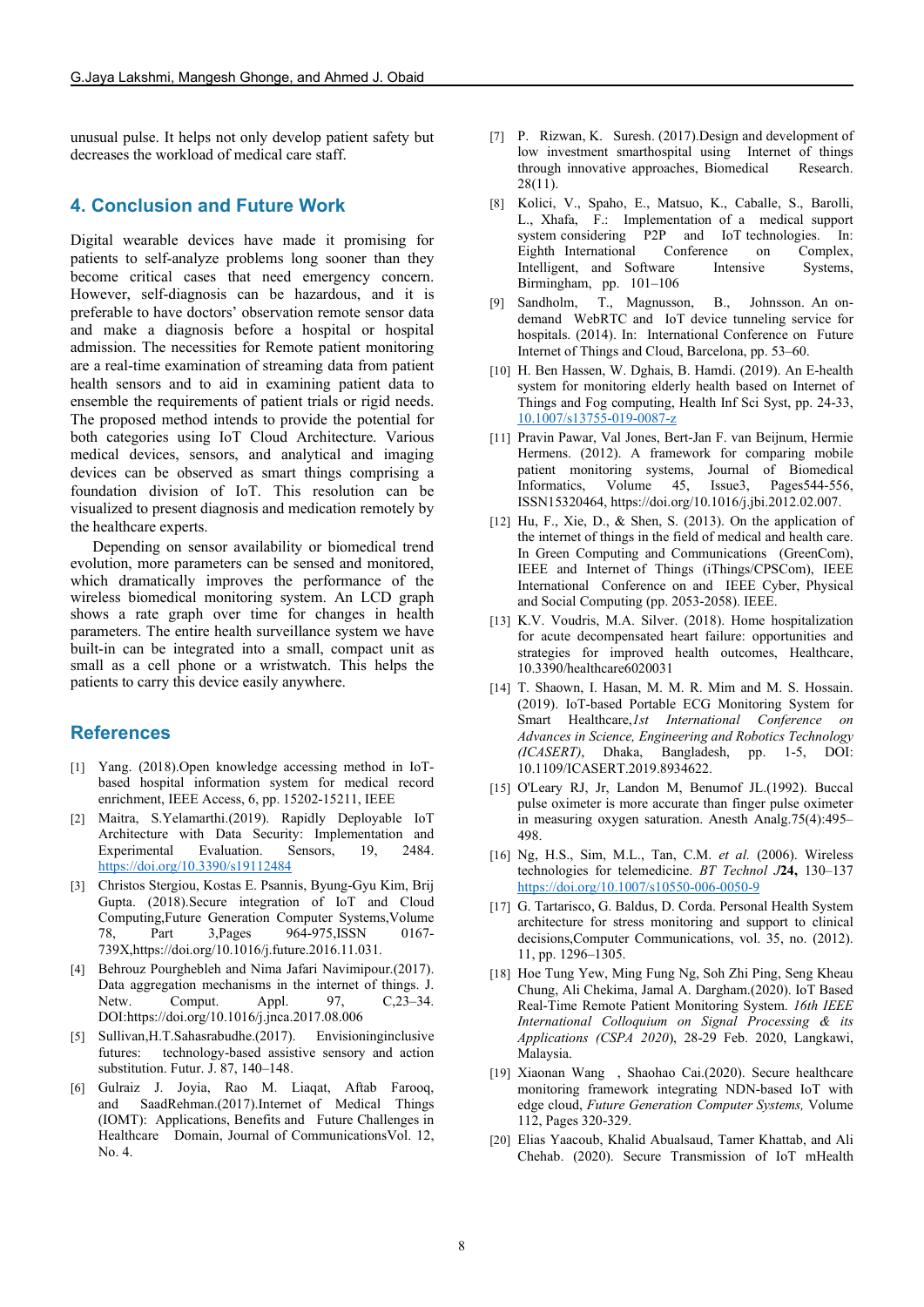Patient Monitoring Data from Remote Areas Using DTN. 0890-8044/20, IEEE Xplore.

- [21] Vani Yeri, Dr.Shubhangi D C.(2020). IoT based Real-Time Health Monitoring. *Proceedings of the Second International Conference on Inventive Research in Computing Applications (ICIRCA-2020) IEEE Xplore Part Number: CFP20N67-ART*; ISBN: 978-1-7281-5374-2
- [22] Olutosin Taiwo a,Absalom E. Ezugwu.(2020). Smart healthcare support for remote patient monitoring during covid-19 quarantine. *Informatics in Medicine Unlocked,*  Volume 20, 2020, 100428
- [23] Samira Akhbarifar,Hamid Haj Seyyed Javadi,Amir Masoud Rahmani,Mehdi Hosseinzadeh.(2020). A secure remote health monitoring model for early disease diagnosis in a cloud-based IoT environment. *Personal and Ubiquitous Computing*[https://doi.org/10.1007/s00779-020-01475-3.](https://doi.org/10.1007/s00779-020-01475-3)
- [24] Geetanjali Rathee, Sahil Garg, Georges Kaddoum, Yulei Wu, Dushantha Nalin K. Jayakody, And Atif Alamri. (2021). ANN Assisted-IoT Enabled COVID-19 Patient Monitoring. *Special Section On Advanced Internet Of Things For Smart Cyber-Physical Infrastructure Systems,* Volume 9.IEEE.
- [25] Nora El-Rashidy, Shaker El-Sappagh, S. M. Riazul Islam, Hazem M. El-Bakry and Samir Abdelrazek. (2021).Mobile Health in Remote Patient Monitoring for Chronic Diseases: Principles, Trends, and Challenges. *Diagnostics 2021, 11, 607*[. https://doi.org/10.3390/diagnostics11040607.](https://doi.org/10.3390/diagnostics11040607)
- [26] Seyed Shahim Vedaei, Amir Fotovvat, Mohammad Reza Mohebbian, Gazi M. E. Rahman, Khan A. Wahid, Paul Babyn, Hamid Reza Marateb, Marjan Mansourian, And Ramin Sami. (2020). COVID-SAFE: An IoT-Based System for Automated Health Monitoring and Surveillance in Post-Pandemic Life. *Digital Object Identifier 10.1109/ACCESS.2020.3030194.*IEEE Access.
- [27] Mohd. Hamim, Sumit Paul, Syed Iqramul Hoque, Md. Nafiur Rahman, Ifat-Al-Baqee,(2019). IoT Based Remote Health Monitoring System for Patients and Elderly People. *2019 International Conference on Robotics, Electrical and Signal Processing Techniques (ICREST).* 978-1-5386- 8014-8/19,IEEE
- [28] M.A. Akkas, R. SOKULLU, H. Ertürk Çetin. (2020). Healthcare and patient monitoring using IoT. *Internet of Things,* Elsevier[. https://doi.org/10.1016/j.iot.2020.100173.](https://doi.org/10.1016/j.iot.2020.100173)
- [29] Prakash Kanade, Monis Akhtar, and Fortune David.(2021). Remote Monitoring Technology for COVID-19 Patients*. EJECE, European Journal of Electrical Engineering and Computer Science*, Vol. 5, No. 1,
- [30] Vikram.K, Sarat Kumar Sahoo, "Load Aware Channel Estimation and Channel Scheduling for 2.4GHz Frequency Band Wireless Networks for Smart Grid Applications Volume 10, Number 4, Pg. No: 879-902, DEC-2017. International Journal on Smart Sensing and Intelligent Systems.https://doi.org/10.21307/ijssis-2018-023
- [31] Subasish Mohapatra, Suchismita Mohanty, Subhadarshini Mohanty. (2019). Smart Healthcare: An Approach For Ubiquitous Healthcare Management Using IoT. *Big Data Analytics for Intelligent Healthcare Management.* Elsevier Inc[. https://doi.org/10.1016/B978-0-12-818146-1.00007-6](https://doi.org/10.1016/B978-0-12-818146-1.00007-6)
- [32] Manne, R., & Kantheti, S. C. (2021). Application of Artificial Intelligence in Healthcare: Chances and Challenges. Current Journal of Applied Science and Technology,40(6),78-89. <https://doi.org/10.9734/cjast/2021/v40i631320>
- [33] Vikram. K, K. Venkata Lakshmi Narayana, "Cross-layer Multi Channel MAC protocol for Wireless Sensor Networks in 2.4-GHz ISM Band", IEEE conference on, Computing, Analytics and Security Trends (CAST-2016) on DEC 19-21, 2016 at Department of Computer Engineering & Information Technology, College of Engineering. Pune. Maharashtra. DOI: Maharashtra. 10.1109/CAST.2016.7914986
- [34] K.K.D. Ramesh, G. Kiran Kumar, K. Swapna, Debabrata Datta, and S. S Rajest, "A Review of Medical Image Segmentation Algorithms", EAI Endorsed Transactions on Pervasive Health and Technology, 2021, doi: 10.4108/eai.12-4-2021.169184
- [35] A.K. Gupta, , T. Maity, H. Anandakumar, and Y.K. Chauhan, "An electromagnetic strategy to improve the performance of PV panel under partial shading," Computers & Electrical Engineering, Vol. 90, pp.106896. 2021.
- [36] Mondal A., Das A.K., Satpathi S., Goswami R.T. (2021) PCA and Substring Extraction Technique to Generate Signature for Polymorphic Worm: An Automated Approach. In: Hassanien A.E., Bhattacharyya S., Chakrabati S., Bhattacharya A., Dutta S. (eds) Emerging Technologies in Data Mining and Information Security. Advances in Intelligent Systems and Computing, vol 1300. Springer, Singapore. [https://doi.org/10.1007/978-981-33-](https://doi.org/10.1007/978-981-33-4367-2_50) [4367-2\\_50](https://doi.org/10.1007/978-981-33-4367-2_50)
- [37] Metwaly, A. F., Rashad, M. Z., Omara, F. A., & Megahed, A. A. (2014). Architecture of multicast centralized key management scheme using quantum key distribution and classical symmetric encryption. The European Physical Journal Special Topics, 223(8), 1711-1728
- [38] Farouk, A., Zakaria, M., Megahed, A., & Omara, F. A. (2015). A generalized architecture of quantum secure direct communication for N disjointed users with authentication. Scientific reports, 5(1), 1-17
- [39] A.K. Gupta, Y. K. Chauhan, and T Maity, "Experimental investigations and comparison of various MPPT techniques for photovoltaic system," Sādhanā, Vol. 43, no. 8, pp.1-15, 2018.
- [40] Naseri, M., Raji, M. A., Hantehzadeh, M. R., Farouk, A., Boochani, A., & Solaymani, S. (2015). A scheme for secure quantum communication network with authentication using GHZ-like states and cluster states controlled teleportation. Quantum Information Processing, 14(11), 4279-4295
- [41] Wang, M. M., Wang, W., Chen, J. G., & Farouk, A. (2015). Secret sharing of a known arbitrary quantum state with noisy environment. Quantum Information Processing, 14(11), 4211-4224
- [42] Zhou, N. R., Liang, X. R., Zhou, Z. H., & Farouk, A. (2016). Relay selection scheme for amplify‐and‐forward cooperative communication system with artificial noise. Security and Communication Networks, 9(11), 1398-1404.
- [43] Zhou, N. R., Li, J. F., Yu, Z. B., Gong, L. H., & Farouk, A. (2017). New quantum dialogue protocol based on continuous-variable two-mode squeezed vacuum states. Quantum Information Processing, 16(1), 1-16
- [44] Abdolmaleky, M., Naseri, M., Batle, J., Farouk, A., & Gong, L. H. (2017). Red-Green-Blue multi-channel quantum representation of digital images. Optik, 128, 121- 132
- [45] A.K. Gupta, "Sun Irradiance Trappers for Solar PV Module to Operate on Maximum Power: An Experimental Study,"

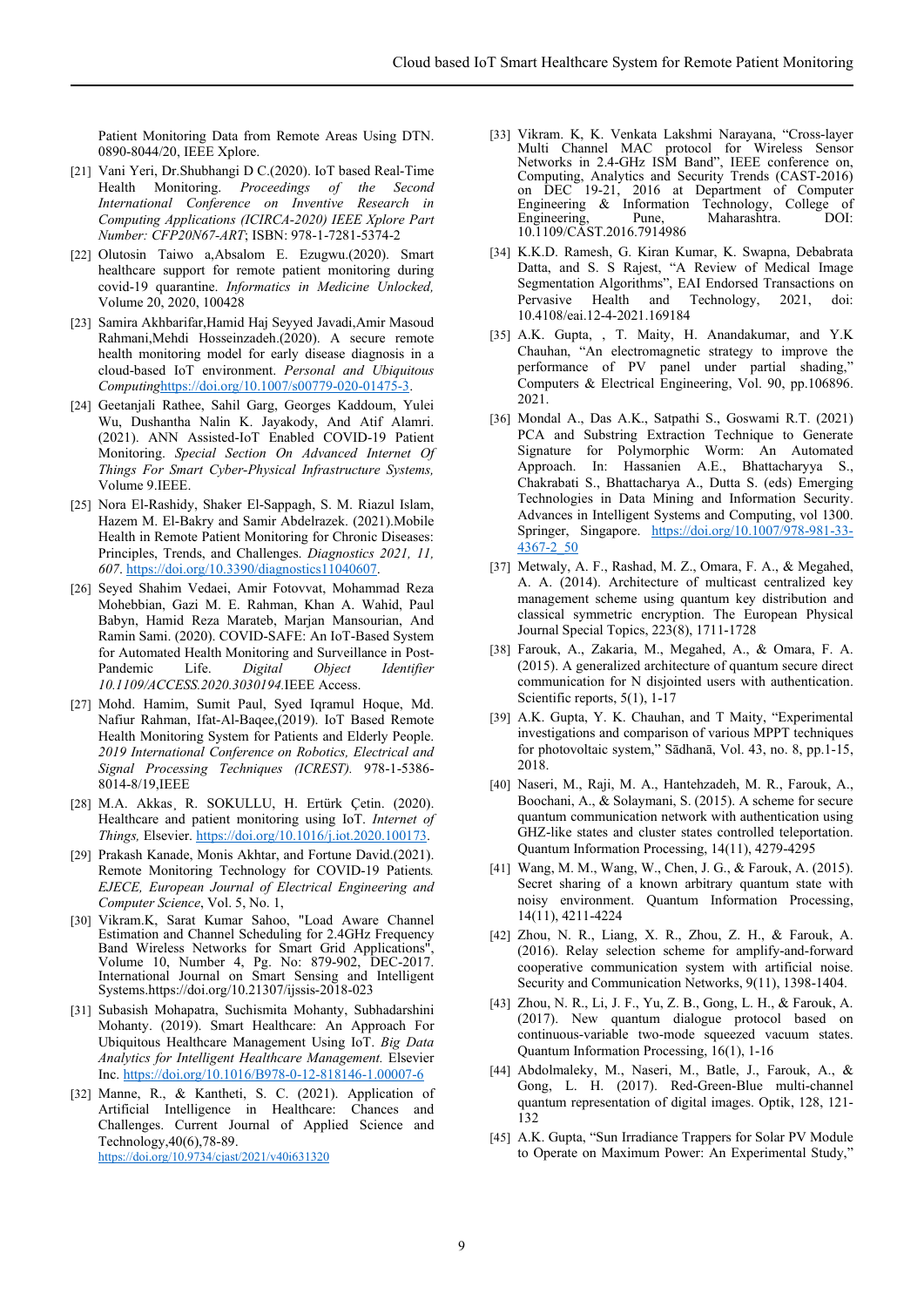Turkish Journal of Computer and Mathematics Education (TURCOMAT), Vol. 12, no.5, pp.1112-1121, 2021.

- [46] Naseri, M., Heidari, S., Baghfalaki, M., Gheibi, R., Batle, J., Farouk, A., & Habibi, A. (2017). A new secure quantum watermarking scheme. Optik, 139, 77-86
- [47] Heidari, S., Naseri, M., Gheibi, R., Baghfalaki, M., Pourarian, M. R., & Farouk, A. (2017). A new quantum watermarking based on quantum wavelet transforms. Communications in theoretical Physics, 67(6), 732
- [48] A.K. Gupta, Y.K Chauhan, and T Maity and R Nanda, "Study of Solar PV Panel Under Partial Vacuum Conditions: A Step Towards Performance Improvement," IETE Journal of Research, pp.1-8, 2020.
- [49] Nagata, K., Nakamura, T., & Farouk, A. (2017). Quantum cryptography based on the Deutsch-Jozsa algorithm. International Journal of Theoretical Physics, 56(9), 2887- 2897
- [50] Nagata, K., Nakamura, T., Geurdes, H., Batle, J., Abdalla, S., & Farouk, A. (2018). Creating Very True Quantum Algorithms for Quantum Energy Based Computing. International Journal of Theoretical Physics, 57(4), 973- 980.
- [51] Abulkasim, H., Farouk, A., Hamad, S., Mashatan, A., & Ghose, S. (2019). Secure dynamic multiparty quantum private comparison. Scientific reports, 9(1), 1-16.
- [52] Abulkasim, H., Alsuqaih, H. N., Hamdan, W. F., Hamad, S., Farouk, A., Mashatan, A., & Ghose, S. (2019). Improved dynamic multi-party quantum private comparison for next-generation mobile network. IEEE Access, 7, 17917-17926
- [53] A.K. Gupta, Y.K Chauhan, and T Maity, "A new gamma scaling maximum power point tracking method for solar photovoltaic panel Feeding energy storage system," IETE Journal of Research, vol.67, no.1, pp.1-21, 2018.
- [54] Farouk, A., Alahmadi, A., Ghose, S., & Mashatan, A. (2020). Blockchain platform for industrial healthcare: Vision and future opportunities. Computer Communications, 154, 223-235.
- [55] A. K. Gupta et al., "Effect of Various Incremental Conductance MPPT Methods on the Charging of Battery Load Feed by Solar Panel," in IEEE Access, vol. 9, pp. 90977-90988, 2021, doi: 10.1109/ACCESS.2021.3091502.
- [56] Zhu, F., Zhang, C., Zheng, Z., & Farouk, A. (2021). Practical Network Coding Technologies and Softwarization in Wireless Networks. IEEE Internet of Things Journal, 8(7), 5211-5218.
- [57] D. K. Sharma, B. Singh, R. Regin, R. Steffi and M. K. Chakravarthi, "Efficient Classification for Neural Machines Interpretations based on Mathematical models," 2021 7th International Conference on Advanced Computing and Communication Systems (ICACCS), 2021, pp. 2015-2020, doi: 10.1109/ICACCS51430.2021.9441718.
- [58] H. Ghayvat, Pandya, S., and A. Patel, "Deep Learning Model for Acoustics Signal Based Preventive Healthcare Monitoring and Activity of Daily Living," 2nd International Conference on Data, Engineering and Applications (IDEA), Bhopal, India, 2020, pp. 1-7, doi: 10.1109/IDEA49133.2020.9170666
- [59] Pandya, S., Shah, J., Joshi, N., Ghayvat, H., Mukhopadhyay, S.C. and Yap, M.H., 2016, November. A novel hybrid based recommendation system based on clustering and association mining. In Sensing Technology

(ICST), 2016 10th International Conference on (pp. 1-6). IEEE.

- [60] Ujjainiya, L., & Chakravarthi, M. K. (2015). Raspberry-Pi based cost effective vehicle collision avoidance system using image processing. ARPN J. Eng. Appl. Sci, 10(7).
- [61] Chakravarthi, M. K., Tiwari, R. K., & Handa, S. (2015). Accelerometer based static gesture recognition and mobile monitoring system using neural networks. Procedia Computer Science, 70, 683-687.
- [62] Rupapara, V., Narra, M., Gonda, N. K., & Thipparthy, K. (2020). Relevant Data Node Extraction: A Web Data Extraction Method for Non Contagious Data. 2020 5th International Conference on Communication and<br>Electronics Systems (ICCES) 500–505. Electronics Systems <https://doi.org/10.1109/icces48766.2020.9137897>
- [63] Ishaq, A., Sadiq, S., Umer, M., Ullah, S., Mirjalili, S., Rupapara, V., & Nappi, M. (2021). Improving the Prediction of Heart Failure Patients' Survival Using SMOTE and Effective Data Mining Techniques. IEEE Access, 9, 39707–39716. <https://doi.org/10.1109/access.2021.3064084>
- [64] F. Arslan, B. Singh, D. K. Sharma, R. Regin, R. Steffi and S. Suman Rajest, "Optimization Technique Approach to Resolve Food Sustainability Problems," 2021 International Conference on Computational Intelligence and Knowledge Economy (ICCIKE), 2021, pp. 25-30, doi: 10.1109/ICCIKE51210.2021.9410735.
- [65] G. A. Ogunmola, B. Singh, D. K. Sharma, R. Regin, S. S. Rajest and N. Singh, "Involvement of Distance Measure in Assessing and Resolving Efficiency Environmental Obstacles," 2021 International Conference on Computational Intelligence and Knowledge Economy, 2021, pp. 13-18, doi: 10.1109/ICCIKE51210.2021.9410765.
- [66] D. K. Sharma, B. Singh, M. Raja, R. Regin and S. S. Rajest, "An Efficient Python Approach for Simulation of Poisson Distribution," 2021 7th International Conference on Advanced Computing and Communication Systems (ICACCS), 2021, pp. 2011-2014, doi: 10.1109/ICACCS51430.2021.9441895.
- [67] D. K. Sharma, B. Singh, E. Herman, R. Regine, S. S. Rajest and V. P. Mishra, "Maximum Information Measure Policies in Reinforcement Learning with Deep Energy-Based Model," 2021 International Conference on Computational Intelligence and Knowledge Economy, 2021, pp. 19-24, doi: 10.1109/ICCIKE51210.2021.9410756.
- [68] S. Sharma and A. J. Obaid, "Contact-mechanics and dynamics analysis of three-different ellipsoidal raceway geometries for deep Groove ball bearing using Abaqus 6.13 version FEA simulation for high load-bearing as well as speed-rotating applications," International Research Journal of Multidisciplinary Science and Technology, vol. 3, no. 5, pp. 36-43, 2020.
- [69] A. J. Obaid and S. Sharma, "Recent Trends and Development of Heuristic Artificial Intelligence Approach in Mechanical System and Engineering Product Design," Saudi Journal of Engineering and Technology, vol. 5, no. 2, pp. 86-93, 2020.
- [70] D Datta, S Mishra, SS Rajest, (2020) "Quantification of tolerance limits of engineering system using uncertainty modeling for sustainable energy" International Journal of<br>Intelligent Networks, Vol.1, 2020, pp.1-8, Intelligent Networks, Vol.1, 2020, https://doi.org/10.1016/j.ijin.2020.05.006